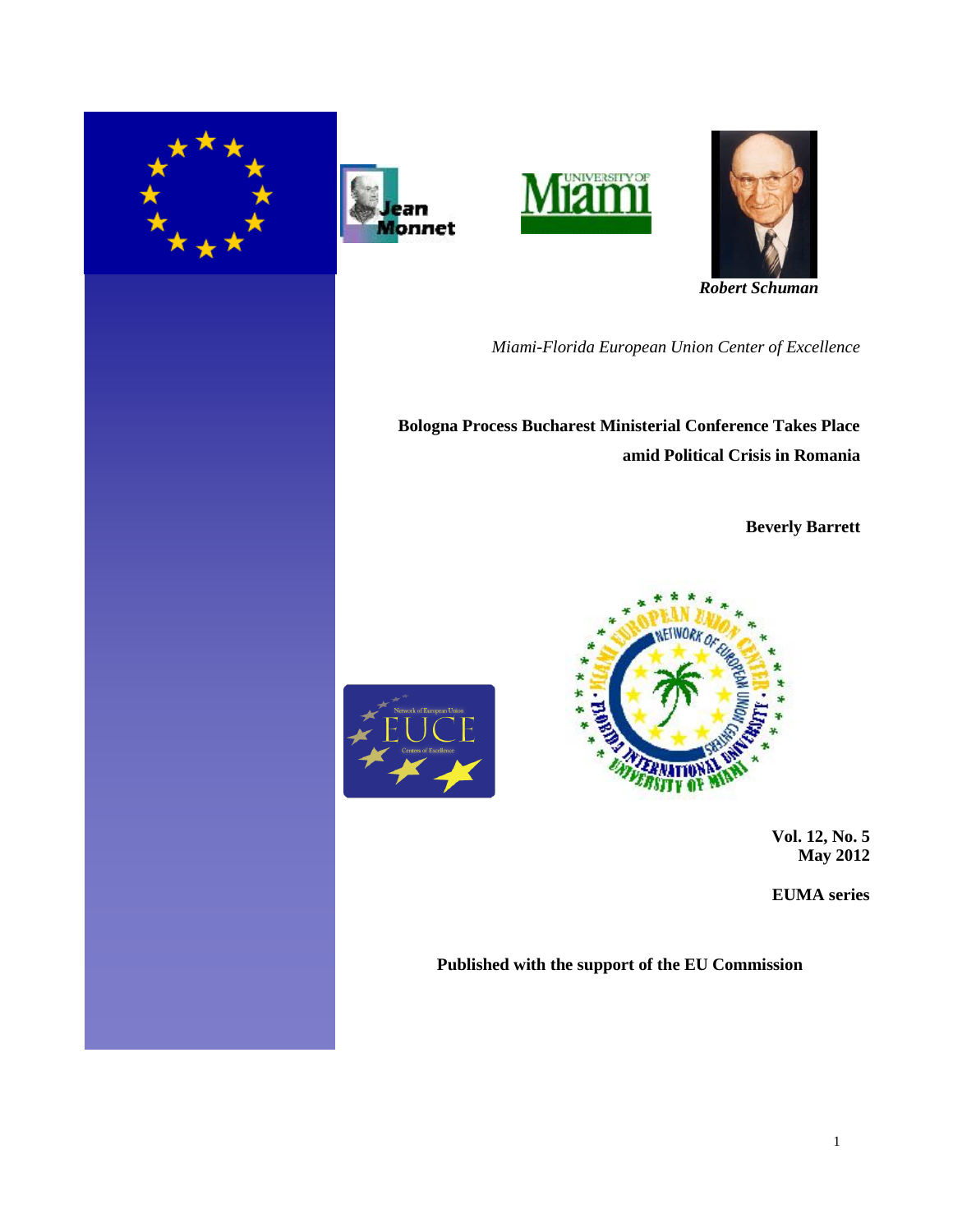#### **The Jean Monnet/Robert Schuman Paper Series**

The Jean Monnet/Robert Schuman Paper Series is produced by the Jean Monnet Chair of the University of Miami, in cooperation with the Miami-Florida European Union Center of Excellence, a partnership with Florida International University (FIU).

These monographic papers analyze ongoing developments within the European Union as well as recent trends which influence the EU's relationship with the rest of the world. Broad themes include, but are not limited to:

- $\triangleright$  The collapse of the Constitution and its rescue by the Lisbon Treaty
- $\triangleright$  The Eurozone crisis
- $\triangleright$  Immigration and cultural challenges
- $\triangleright$  Security threats and responses
- $\triangleright$  The EU's neighbor policy
- $\triangleright$  The EU and Latin America
- $\triangleright$  The EU as a model and reference in the world
- $\triangleright$  Relations with the United States

These topics form part of the pressing agenda of the EU and represent the multifaceted and complex nature of the European integration process. These papers also seek to highlight the internal and external dynamics which influence the workings of the EU and its relationship with the rest the world.

*Miami - Florida European Union Center Jean Monnet Chair Staff*

University of Miami **Joaquín Roy** (Director, Jean Monnet Prof.) 1000 Memorial Drive **Astrid Boening** (Research Associate) 101 Ferré Building **María Lorca** (Research Associate) Coral Gables, FL 33124-2231 **Maxime Larivé** (Research Assistant) Phone: 305-284-3266 **Dina Moulioukova** (Research Assistant) Fax: (305) 284 4406 **Alfonso Camiñas-Muiña** (Assistant Editor) Web: [www.miami.edu/eucenter](http://www.miami.edu/eucenter) **Beverly Barrett** (Assistant Editor)

> Florida International University  **Rebecca Friedman** (FIU, Co-Director)

#### *Inter-American Jean Monnet Chair Editorial Board:*

**Paula All,** Universidad del Litoral, Santa Fe, Argentina **Carlos Hakansson**, Universidad de Piura, Perú **Finn Laursen**, Dalhousie University, Halifax, Canada **Fernando Laiseca**, ECSA Latinoamérica **Michel Levi-Coral**, Universidad Andina Simón Bolívar, Quito, Ecuador **Félix Peña**, Universidad Nacional de Tres de Febrero, Buenos Aires, Argentina **Lorena Ruano,** CIDE, Mexico **Eric Tremolada**, Universidad del Externado de Colombia, Bogotá, Colombia

*International Editorial Advisors:*

**Federiga Bindi,** University Tor Vergata, Rome **Blanca Vilà**, Autonomous University of Barcelona **Francesc Granell,** University of Barcelona, Spain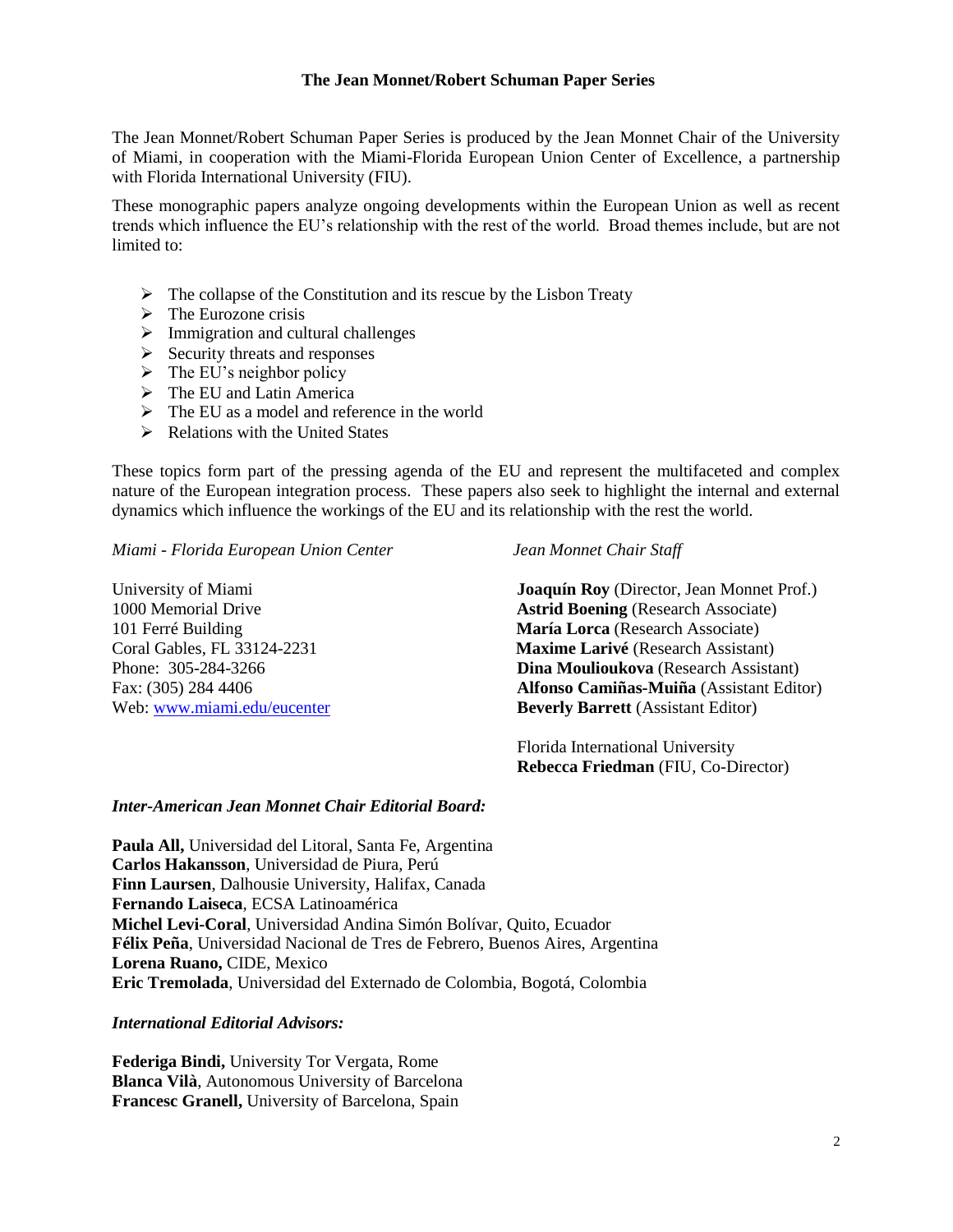# Bologna Process Bucharest Ministerial Conference Takes Place amidst Political Crisis in Romania

# By Beverly Barrett\*

During the last week in April the Ministers responsible for higher education from 47 countries convened in Bucharest, Romania for the Ministerial Conference of the Bologna Process. On April 26 and 27, 2012 the venue for the meeting was the Palace of the Parliament, which was constructed by the dictator Nicolae Ceauşescu in 1984 and completed the year before his death by execution on Christmas Day 1989. One of the largest civilian buildings in the world was location for the first ministerial conference to take place since the European Higher Education Area (EHEA) became effective in 2010. Originally the creation of the EHEA was envisaged by the Bologna Process Declaration in 1999 which had representatives from 29 countries as signatories. This essay will describe the proceedings of the Ministerial Conference, report on the negotiations among delegates in parallel sessions and plenary sessions, discuss the thematic sessions with emphasis on "Global academic mobility: Incentives and barriers, balances and imbalances" and review the adoption of the Bucharest Communiqué and the Bologna Policy Forum Statement.

The current members of the Bologna Process are the 47 participating countries, the European Commission, and the official consultative members representing various stakeholders. These eight consultative members are:

- 1. The Council of Europe
- 2. UNESCO-CEPES United National Educational, Cultural and Scientific Organization Centre Européen pour l'Enseignement Supérieur (European Center for Higher Education)
- 3. EUA European University Association
- 4. ESU European Students Union
- 5. EURASHE European Association of Institutions in Higher Education
- 6. ENQA European Association for Quality Assurance in Higher Education
- 7. Education International
- 8. Business Europe

 $\overline{\phantom{a}}$ 

# *Welcome from Host Country of Romania and Danish and Azeri Co-Chairs*

President Traian Basescu opened the Plenary Session that Thursday morning. Following his warm welcome, he regretted to the audience that he would not be able to stay as he had to attend "unpleasant meetings with the International Monetary Fund." Given austerity pressures and frustrations with rampant corruption, the Government of Romania would collapse the following day after a no-confidence vote from Parliament on the leadership of Prime Minister Mihai Răzvan Ungureanu. While the host country government was in political turmoil, the negotiations for the proceedings of the Ministerial Conference continued.

<sup>\*</sup> Beverly Barrett is a doctoral candidate in International Studies at the University of Miami. Areas of research specialization include political economy, governance, and regional integration, and her forthcoming dissertation is titled "Political Economy Influences on the Implementation of the Bologna Process." She spent an academic year in Bologna, Italy for the M.A. program at Johns Hopkins University, School of Advanced International Studies (SAIS).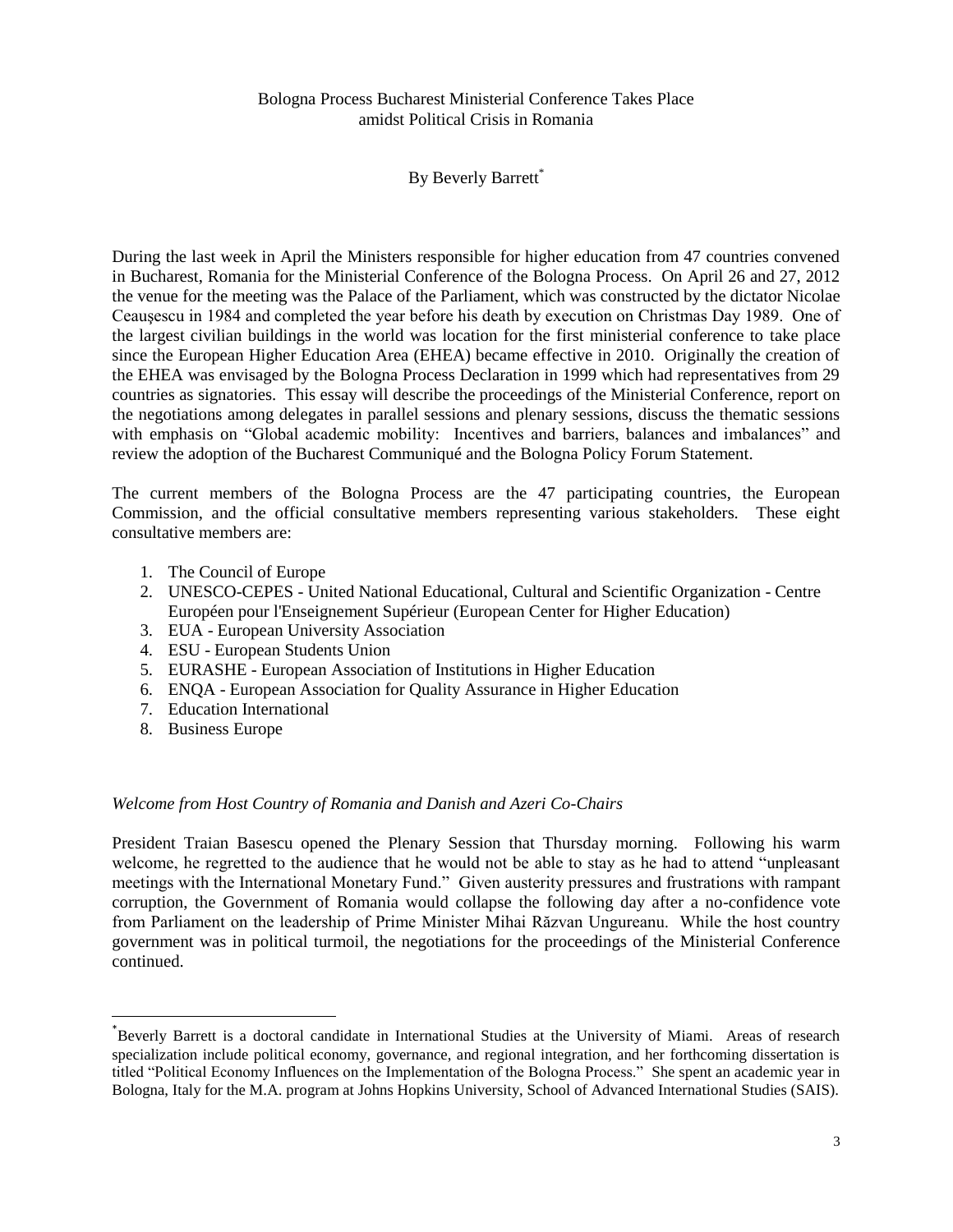The Romanian President acknowledged that the Bologna Process is essential to attaining the goals of the Europe 2020 agenda designed by the European Commission as the economic growth strategy. President Basescu described the Bologna Process to be the modernization of higher education, and a synergy of human resources and institutional policies. Three important points are the development of human resources, the emphasis on research and innovation, and the participation of authorities from multiple levels of governance.

Noting that universities respond to what is happening in society, the trends towards globalization are reflected in this agenda emphasizing *mobility* of students and *reciprocity* of recognition of university credits and degrees internationally within the EHEA. As a means for cultivating dynamic labor in a European space of competitiveness, the President described the Europe 2020 vehicle as a courageous research and development initiative. Referring to the Eurozone countries, the Romanian President described the fiscal compact as a solution for more integration and convergence, as these countries suffer from different fiscal policies. In support of European integration President Basescu urged continuity and consolidation of national processes. In closing he stated that the future is through education.

The Romanian Minister of Education, Research, Youth, and Sports, Cătălin Ovidiu Baba welcomed the 47 national delegations. Referring to the *Bologna Process Implementation Report* that was published simultaneous to the conference, Minister Ovidiu Baba hailed the Bologna Process as successful intergovernmental cooperation. By stating that there are no real alternatives to Bologna Process for economic sustainability, he supported this as the way forward towards increasing employment and creating jobs.

The priorities of higher education in Romania are the following:

- 1. differentiating the mission of universities to innovate capacity to meet the labor market needs
- 2. opportunity of access and completing studies with the overall objective of 40 percent graduation rate for the European Higher Education Area
- 3. increasing higher education for all, through the involvement of university staff and students

Challenges to reach these goals are the rate of absorption of graduates into the labor market, and balancing students among academic fields. The Bologna Process applies principles and strategies agreed to by all members across all participating countries. This objectivity is implemented with the intention to become effective in the global economy and in the cultural space of the EHEA.

The Danish and Azeri Ministers were the designated Co-Chairs of the Ministerial Conference, and their comments endorsed this positive evolution of the Bologna Process. Danish Minister for Science, Innovation and Higher Education, Morten Østergaard acknowledged the current difficult time for Europe characterized by high debts, low economic growth, and high unemployment. Despite the present circumstances, education benefits individuals through personal growth and society through enhanced community welfare. "Mobility for all" and cross-border knowledge is at the core of the Bologna Process. The opportunity to study abroad is important, and the "Mobility Strategy 2020 for the European Higher Education Area" is a new component to the Bologna Process. "A number of significant results have been achieved in more than one decade," in "this inclusive project where flexibility is paramount," said Østergaard.

Azeri Vice-Minister of Education, Gulu Novruzov emphasized mobility, cooperation, and transparency. Three important goals for the Bologna Process are: quality education for all, enhancement of employability, and mobility as a means for better learning. Novruzov designated that the task of the conference is to find consensus on reforming the higher education system for the region of Europe. Adopting the National Qualifications Frameworks is part of this task. Despite the contextual differences across countries, there is a convergence of ideas within the EHEA.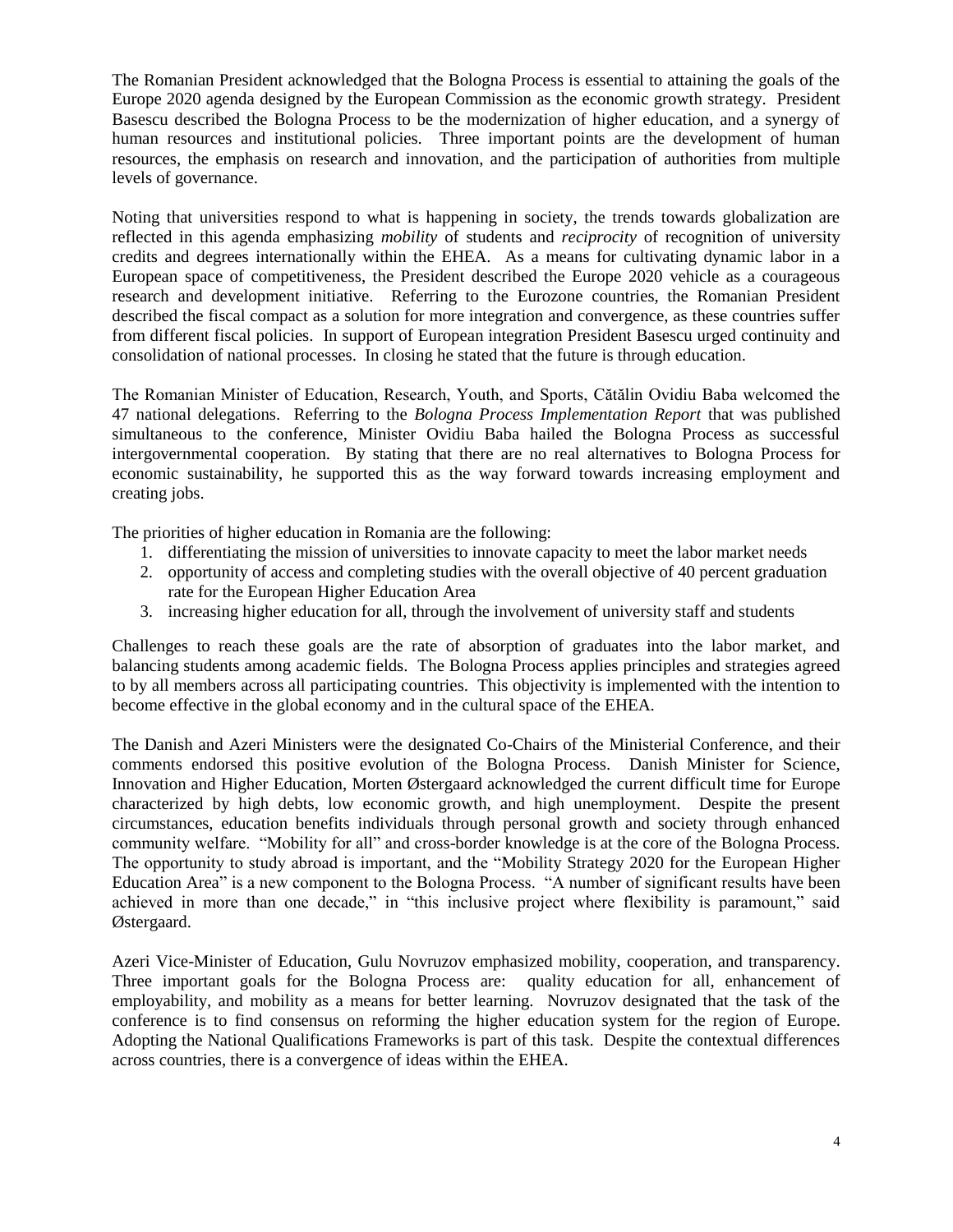European Union Commissioner Androulla Vassiliou was ill unfortunately and unable to attend the Ministerial Conference. As Commissioner for Education, Culture, Multilingualism and Youth, she was to address the delegations. Therefore, Deputy Director-General for Education and Culture, Xavier Prats-Monné spoke in her place. Recognizing that Europe is "living in these times of crisis," and especially that the percentage of youth unemployment is twice as large as overall employment, Prats-Monné asserted that this is the time to share our conviction for higher education with national finance ministers. The Ministerial Conference is an opportunity to renew our collective commitments.

The Deputy Director-General, Prats-Monné stated that the Bologna Process is important for European policy priorities. The European Union 2014-2020 projected budget includes additional support for higher education and provisions for "Erasmus for All" to emphasize mobility. The heart of Europe 2020 is social sustainability, and the Bologna Process serves the wider continent by providing consensus on national reforms to participating states. "The recognition of diplomas needs to be strengthened," said Prats-Monné. The phrase "automatic recognition of comparable degrees as a long-term goal of the EHEA" would be inserted into the final document of the Bucharest Communiqué (2012:4). The European Commission has committed itself to attain objectives for mobility and recognition of comparable degrees across countries. The Foreword to the *EHEA 2012 Bologna Process Implementation Report* provided by Commissioner Vassiliou states, "The road to follow laid down in the Bucharest Ministerial Communiqué needs to be followed throughout the European Higher Education Area. I can promise the full support of the European Commission on this journey" (Eurydice 2012).

# *The Negotiations: Parallel Sessions*

The delegations were divided among four Parallel Sessions in order to provide smaller working groups for commenting on the draft of the Bucharest Communiqué. The draft of the Bucharest Communiqué had been prepared ahead of the conference by the Bologna Follow Up Group in coordination with the Secretariat. During the first morning, before the opening of the conference with a Plenary Session at noon, the Bologna Follow Up Group met to discuss potential revisions to the draft of the document and to provide amendments. The Parallel Sessions worked with the revised Bucharest Communiqué as the basis for negotiations. The Parallel Sessions were moderated by Ministers from Romania (2012 Ministerial Conference host and Secretariat), Denmark (Conference Co-Chair), Azerbaijan (Conference Co-Chair), and Armenia (2015 Ministerial Conference host country and Secretariat 2012-2015). The concerns represented by various delegations in the Parallel Session moderated by Romania are following.

Scotland wanted to ensure the participation of stakeholders beyond government in the reforms for the EHEA. These stakeholders may be students, faculty, university staff, and citizens. Scotland was represented by its own delegation, and the United Kingdom had representation for England, Northern Ireland, and Wales from the Department of Business, Innovation, and Skills. Scotland expressed concerned with the place of the learner past the age of 16. To enhance employability it is critical that the National Qualifications Frameworks (NQF) is intelligible to employers. The National Qualifications Frameworks is a tool for transparency, compatibility, and comparability. There is an emphasis on education combined with travel, and 2013 is designated as the year of mobility for students.

Ireland had reservations about the phrase "automatic recognition of comparable degrees as a long-term goal of the EHEA" as a proposed amendment. Belgium had two delegations, one from the Flemish community and one from the French community. The Belgian representative from the Flemish community raised the issues of equality of access to higher education, promoting employability, and complementing economic market needs. Support was articulated for the European Students Union to seek innovative solutions on their part in cooperation with joint solutions for the Bologna Process. These would be outlined in the Bucharest Communiqué as working goals until the next Ministerial Conference in 2015.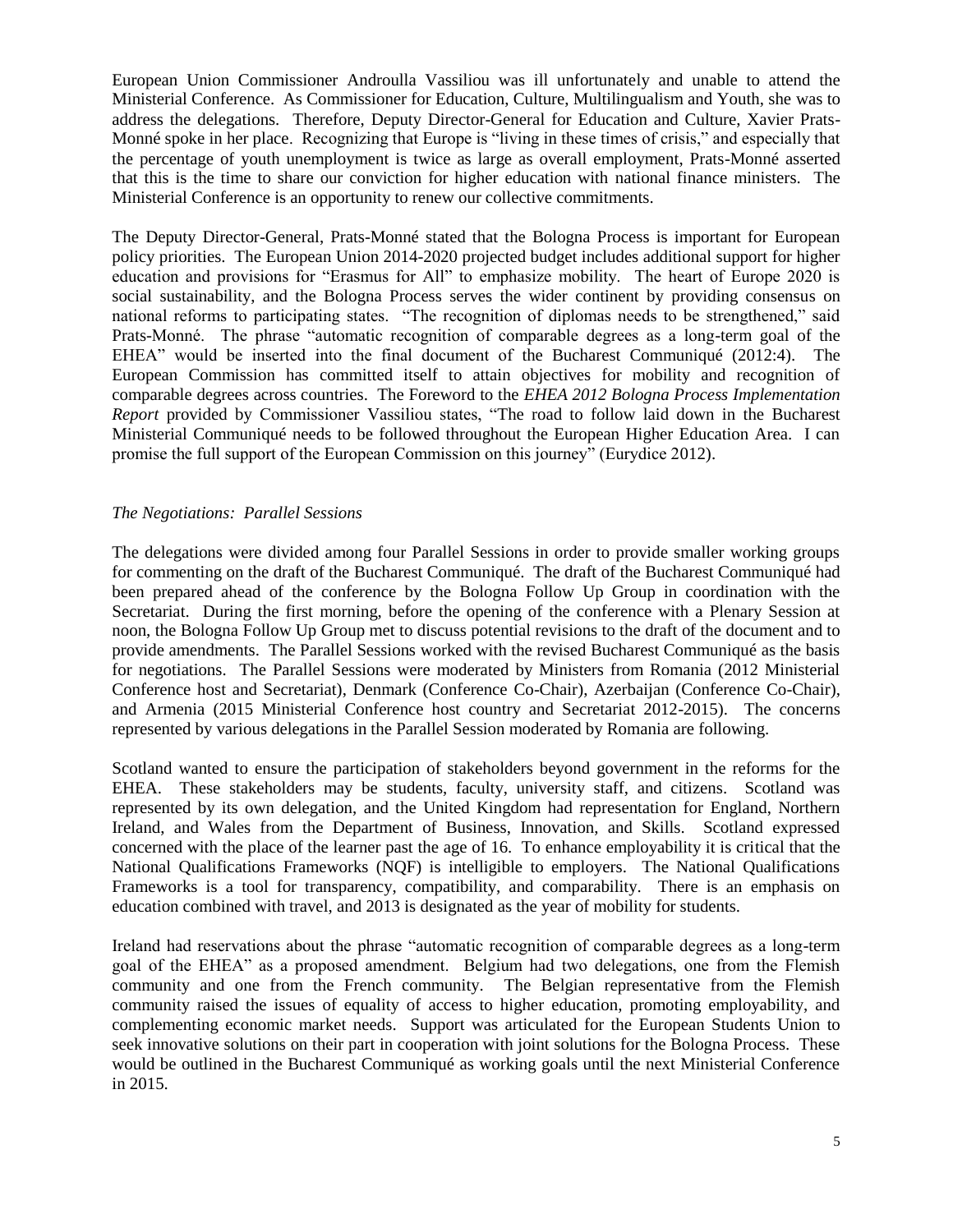France stated support for projects of innovation. The representative suggested the language of "full recognition" rather than "automatic recognition" of diplomas regarding the amendment proposed on page 4 of the Bucharest Communiqué. As well France articulated support for the "pathfinder" group of countries statement that had been drafted that morning by the Bologna Follow Up Group for the Bucharest Communiqué under the following section, "At the European level, in preparation of the Ministerial Conference in 2015, and together with relevant stakeholders, we will:" That additional text to be included states, "Support the work of a *pathfinder* group of countries exploring ways to achieve the automatic recognition of comparable degrees." Croatia shared that the country had set up the first two cycles of bachelors and masters degrees, and that the European qualifications are important to discuss.

Switzerland did not want to stress "public funding," and neither did Scotland. An amendment to the Bucharest Communiqué that the Bologna Follow Up Group had proposed that morning inserted the word "public" before the word "funding" to make the following phrase, "we commit to securing the highest possible level of public funding for higher education." Access to the employment market and professional development are important. The Swiss representative raised the question on what "valueadded" the process of "recognition" brings.

Sweden, along with Ireland and Flemish Belgium, also raised concern about the phrase "automatic recognition" within the proposed amendment line, "automatic recognition of comparable degrees as a long-term goal of the EHEA." Furthermore, the Swedish representative stated that the mobility of students, coinciding with the freedom of movement in the European Union needs to be respected. Bulgaria interjected that it is also concerned with the phrase "automatic recognition." Furthermore, Bulgaria commended systems that came into place with the Lisbon Process (2000-2009). Among these systems was the Open Method of Coordination.

The European Students Union representative stated concern about stalling on commitments to the Bologna Process. Specifically pointed out was the Leuven Communiqué from the 2009 Ministerial Conference that stated national targets for disadvantaged social groups. The ESU requested to create targets and to have evidence. This is the first Ministerial Conference where the ESU has had a representative as a consultative member. Since the founding of the Bologna Process the ESU has lobbied on behalf of more than ten million university students in the region of Europe. The ESU view is that students are partners in this trust-building exercise between students and the higher education system.

Following the Parallel Sessions, the four country chairs consulted with each other. They presented summaries to the Plenary Session that convened that afternoon. The Armenian representative reported that the session which he chaired had supported the amendment to create the phrase "public funding." Social changes and the social crisis are issues of concern. The major challenge to mobility of students is financing. Therefore, it is necessary to focus on political obstacles that need to be overcome. The Danish representative reported from the session that he chaired that "automatic recognition" of educational degrees is not considered the same things as "automatic admission" to universities.

# *The Negotiations: Plenary Sessions*

The Keynote Address by the General Rapporteur for the Future of Higher Education – Bologna Process Researchers' Conference (FOHE-BPRC) was presented by Sir Peter Scott from the Institute of Education at the University of London. Sir Scott reported that between October 17 to 19, 2011 the BPRC convened around the following themes: EHEA principles, mobility, quality assurance, teaching and learning, funding, governance, institutional differentiation, and foresight. The EHEA principles include:

- 1. "Open space" for debate rather than rigid priorities of the Bologna Process
- 2. Shared values and common behavior
- 3. Distinctive qualities of European higher education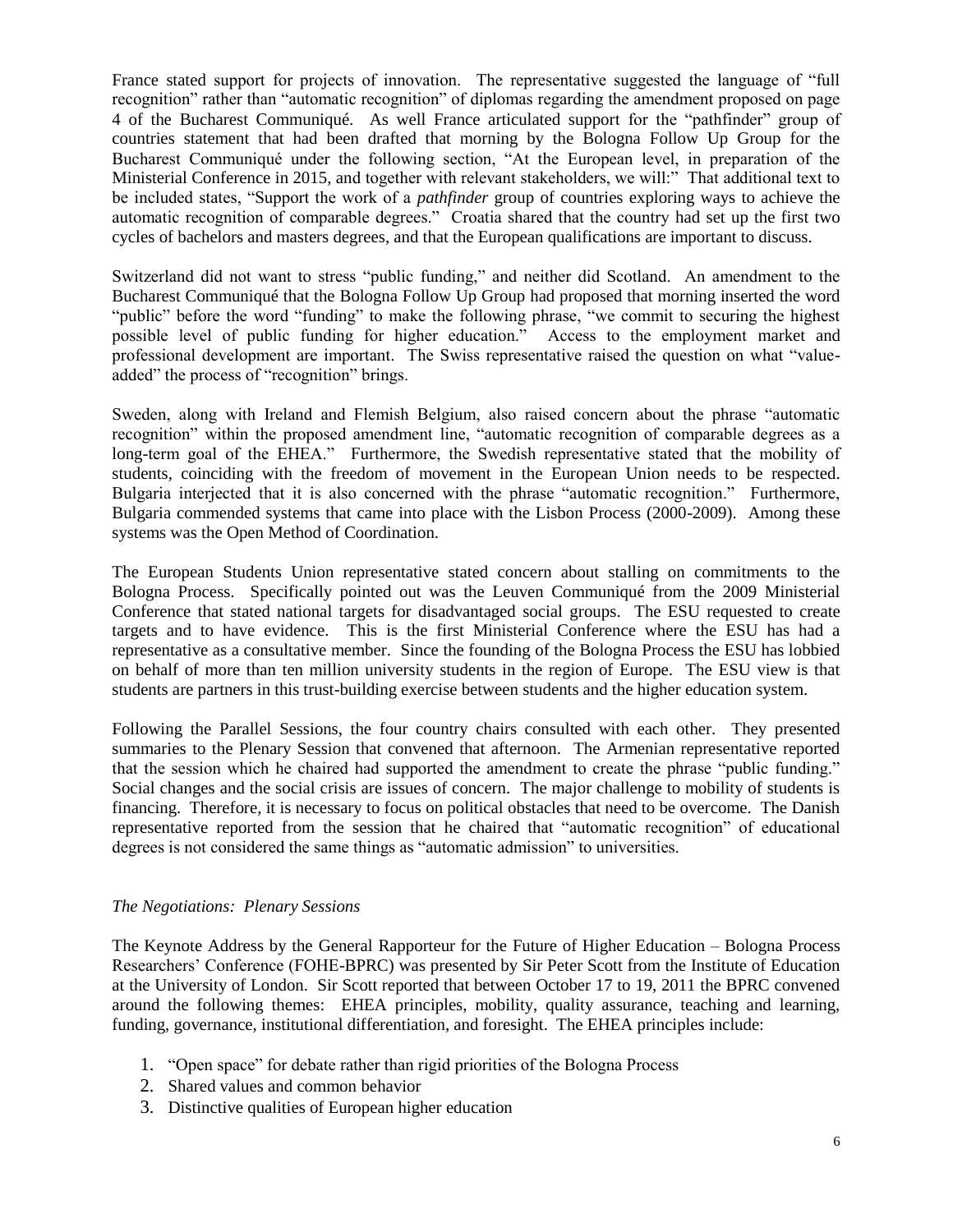There is an increase in the mobility of students, though countries are not balanced as destinations for higher education. Countries such as the UK, Germany, France, and Italy receive the greatest number of foreign students. There is discussion regarding comparing the terms "Europeanization" and "Internationalization." Quality Assurance is a key instrument for the purposes of  $21<sup>st</sup>$  century higher education that promotes modernization. "Quality culture" is a purpose of  $21<sup>st</sup>$  century higher education. Governance and funding are national responsibilities traditionally. The social dimension regards education as a public good. Higher education systems in other world regions provide examples of variations of higher education.

The following are comments from representatives of the delegations at the Plenary Session. Germany is concerned that the Bucharest Communiqué has become too bureaucratic. France commented that it is funding universities with 22 billion euros in two years to promote competitiveness. Italy articulated the significance of the "political commitment" undertaken in the Bucharest Communiqué. Kazakhstan, as the only Asian country among the 47 members, provided the update that it is incorporating the National Qualifications Frameworks. The current economic context presents challenges of budget pressures and austerity. Nevertheless, there is continued support by 47 countries for the Bologna Process.

Austria commented on the need to reconcile mobility, being the free and open movement of students, with national university academic policy. Learning outcomes are important beyond the new structures in place as a result of the Bologna Process. The UK representative commented that the UK coalition government is committed to the Bologna Process and finds value in the initiative. Student mobility is valuable for the opportunity that it presents to learn a foreign language, noted the UK even though their official language of English is broadly spoken throughout the world. The question was raised on how to pursue short-term periods of study abroad.

Regarding the amended word "public" that was inserted to the Bucharest Communiqué before the word "funding," the UK seeks to avoid that use of language. A mixture of arrangements for funding from public and private sources is best, advocated the UK. Scotland stated that "the ability to learn not the ability to pay" is what is most important in higher education. The importance is to ensure that the process is learner-centered.

Germany remarked on the need to improve the use of instruments and tools available to enhance quality. There is a need for the National Qualifications Frameworks to ensure functional quality systems. The Flemish community from Belgium's representative raised the concern that there are too many intentions and too few concrete actions. Commenting that the Bucharest Communiqué is similar to the Leuven Communiqué, he said that qualitative and quantitative indicators are important. The statement that "the commitment to higher education is at the heart of the commitment to the public good" was supportive of a thought given shared esteem among representatives.

Spain mentioned the importance of evaluative tools to be used in times of crisis. While supportive of the Bucharest Communiqué objectives to be in place until the Ministerial Conference in Armenia in 2015, Spain prefers more general and less technical goals. Norway described the Bucharest Communiqué as a "framework to move forward." Norway is supportive of the term "public" proposed as an amendment to describe the highest level of funding. There is a commitment to viewing education as a public good. A caution was raised about law suits regarding the portability of financing loans, given some proceedings in The Netherlands.

The European Commission, represented by Deputy Director-General, Xavier Prats-Monné sought a high degree of consensus on the text of the Bucharest Communiqué. The preparatory work on the Bucharest Communiqué over the past six months has presented a clear, strategic vision. Prats-Monné stated that, "This text is perfect. It is the best possible balance." The European Students Union raised concerns on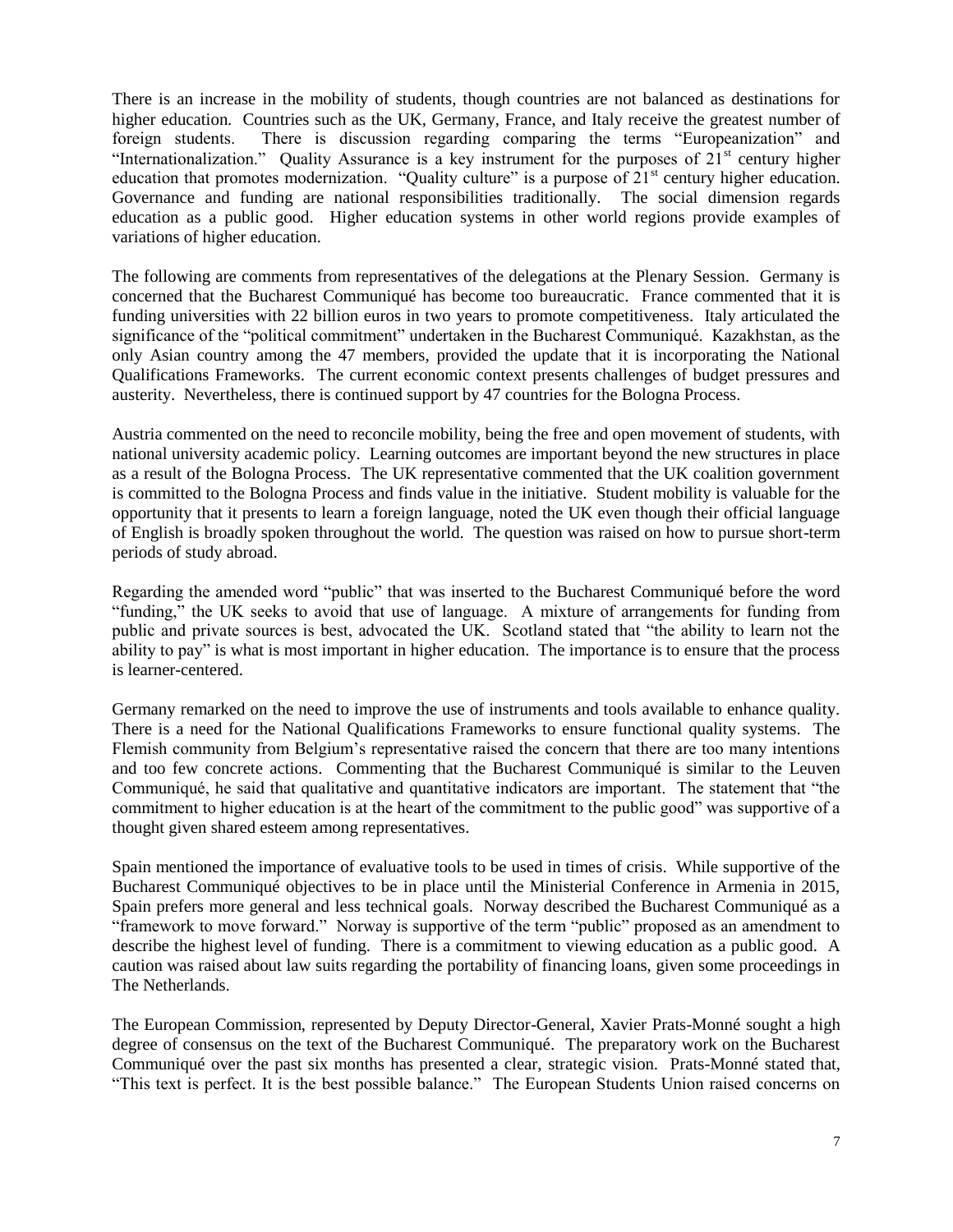access and social conventions in higher education, employability, and student mobility. As well the ESU strongly supported the amended text of the Bucharest Communiqué.

As Co-Chair, the Danish Minister attempted to draw conclusions to the Plenary Session. Whether to insert the work "public" in the phrase "to secure the highest amount of public funding" remained divisive. This was indicative of the stresses on public budgets given periods current of austerity. He assured the delegates that this is not about changing financial funding, though it is about articulating a commitment. Whether or not to use the word "public" in paragraph 4 page 1 was the most difficult issue to negotiate, followed by the acceptance of the term "automatic recognition" on page 4. Noting that this is a compromise that hopefully all will endorse, he sought to bring about consensus.

The representative from the Belgian Flemish community noted that the source of funding is not most important and suggested wording such as, "funding, public and other sources." The UK and Spain supported this new proposal. The European Commission Deputy Director-General, Xavier Prats-Monné commended the logic of the originally amended text provided that morning by the Bologna Follow Up Group. A compromise was reached for the sentence under discussion to read, "We commit to securing the highest possible level of public funding for higher education and drawing on other appropriate sources, as an investment in our future." After all the European Commission was pleased that the Bucharest Communiqué had been adopted. In particular, "automatic recognition" included as a long-term goal of the Bologna Process is the very essence of the intergovernmental initiative.

As the Plenary Session concluded the following morning, interventions and statements were made by Palestine, the United Arab Emirates, and Russia among other countries. Russia is a member of the Bologna Process, and the diversity of countries represented beyond the 47 participants in the Bologna Process demonstrates the interest from the rest of the world in this higher education initiative. Russia commented on academic mobility, automatic recognition of diplomas, efficient mechanisms, and its willingness to work with other countries. The time spent, with interventions by the delegates, on the source of funding to be explicitly written in the Bucharest Communiqué may be seen as indicative of the stresses on public budgets. Even though, during less stressful financial times funding often remains a concern.

# *"Global academic mobility: Incentives and barriers, balances and Imbalances"*

A session of the Ministerial Conference was dedicated to the theme of global academic mobility on the second day of the conference. Prior to this thematic session that he co-chaired with the Danish Minister, the U.S. Assistant Secretary of Postsecondary Education, Eduardo Ochoa provided a keynote speech. Secretary Ochoa explained that here is a shorter time period for product introduction on the market in contemporary society, given that innovation advances faster than time period for products to become commodities on the market. New innovations and rising productivity shrink the number of people employed in the manufacturing sector. There exists a need to create new lines of industry to serve new needs. This requires innovation and creativity, described as "content" by the founder of Microsoft, Bill Gates. Taken together, a technological education and a liberal arts education have unique value. A liberal arts education is valuable, given that creativity may be a scarce resource in the current economy. The ability to think creatively to provide solutions and to create opportunities is important. This is especially true when answers are not clearly evident and circumstances are challenging. Secretary Ochoa concluded by saying that that education contributes to the civic health of societies and to the knowledge of heritage, both essential for a brave new world. Responding to questions, Secretary Ochoa presented the U.S. goal of making the workforce and economy globally competitive through education. There is a focus on global competencies, and a current goal by this administration to increase university graduation to 60 percent of the population.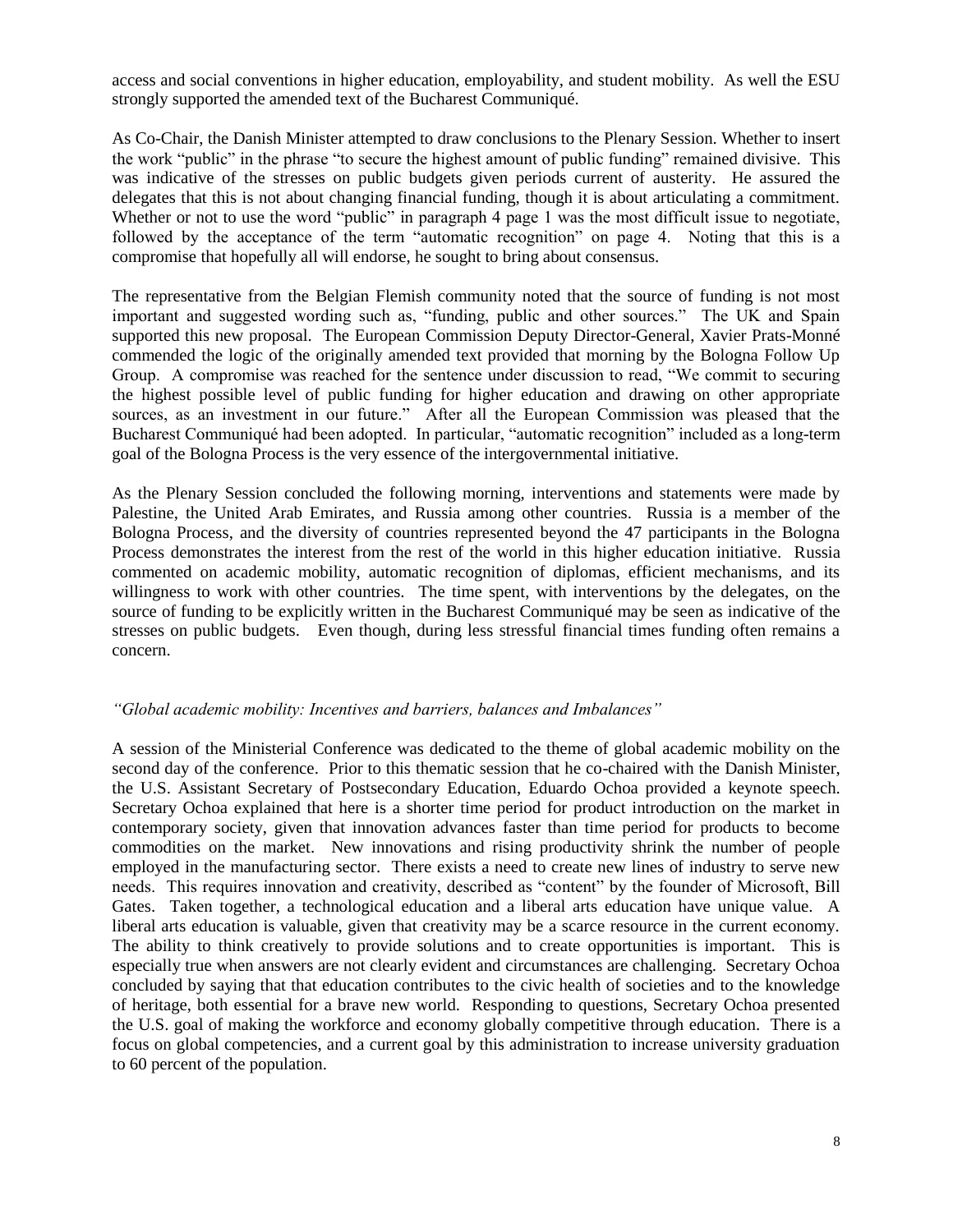The conclusions of the thematic session on "global academic mobility" were that mobility bridges cultures and that countries develop their own patterns of mobility. Recognition of diplomas from participating countries is important for mobility. Rankings of university institutions have an impact on mobility. This leads to there being imbalances among mobility, since some institutions receive a greater demand from foreign students than others. Research networks pave the way for student mobility, and internationalization of teaching staff is important for mobility. Mobility remains a goal simultaneously alongside the goal of widening participation in higher education for the EHEA.

The thematic session on "the contribution of higher education reforms to enhancing graduate employability" concluded that research paves the way for mobility and that policy coherence is essential. There are financial mechanisms and motives that influence mobility. There are joint degree and dual degree incentives, and joint programs have been easier to establish than joint degrees. There is an effort to enhance transparency and availability of information for various approaches to rankings. Some conclusions from the thematic session on "global and regional approaches to quality enhancement of higher education" were supportive of networking and cooperative approaches for higher education. The recognition of credit transfers, through the ECTS (European Credit and Transfer System) is essential. The fourth thematic session on "public responsibility for and of higher education within national and regional context" concluded that the focus of public authorities is to relate individual institutions to the higher education system being constructed. Universities and the higher education system both need autonomy and to be accountable to society.

# *Adopting the Bucharest Communiqué and the Bologna Policy Forum Statement*

The concluding and ceremonial part of the Ministerial Conference was to adopt the Bucharest Communiqué and the Bologna Policy Forum Statement. The Romania Minister of Education asked the delegates to adopt the document by acclamation. "If you agree, please endorse the Bucharest Communiqué by acclamation," said Minister Ovidiu Baba. Responding with applause, the delegates adopted the new agenda for the next three years until the Ministerial Conference in Yerevan, Armenia in 2015. The Armenian Minister of Education, Armen Ashotyan welcomed the delegations to Armenia. As the first Commonwealth of Independent States country to host a Bologna Process conference, and as an Eastern Neighborhood participant with the European Union, Armenia was pleased to have this cooperation with the EU. The video film that presented an introduction to Armenia and its higher education system said that the German scholar Alexander von Humboldt had called Armenia "the center of gravity of the ancient world." This emphasis on history and written manuscripts reveals the commitment to science, education, and culture by the three million people in Armenia, which joined the Bologna Process in 2005.

Next, the Statement on the Bologna Policy Forum was adopted entitled "Beyond the Bologna Process: Creating and connecting regional and global higher education areas." The representative from Business Europe commented on the need for more data regarding employability. There is a triangle vision for stakeholders, which is among Higher Education – Government – Business. The input from employers is important for the Bologna Process, and lifelong learning strategies are relevant for employment. The representative from France commended the quality of the debates over the two days of meetings. The representative from Flemish community of Belgium proposed meeting in the Spring 2013 for a conference among governments and higher education institutions. This would be a trust building exercise focused on trust, recognition, and quality assurance. This was noted to be especially relevant since trust is a precondition to the long-term goal of "automatic recognition" of diplomas, which was added to the Bucharest Communiqué as an amendment. Spain expressed support for the Bologna Policy statement, indicating the importance of employment, which for this country is among the highest in Europe approaching 25 percent (Landon 2012). The UNESCO representative remarked that there would be a statement by UNESCO on the Bologna Process made in June 2012. There is high value placed on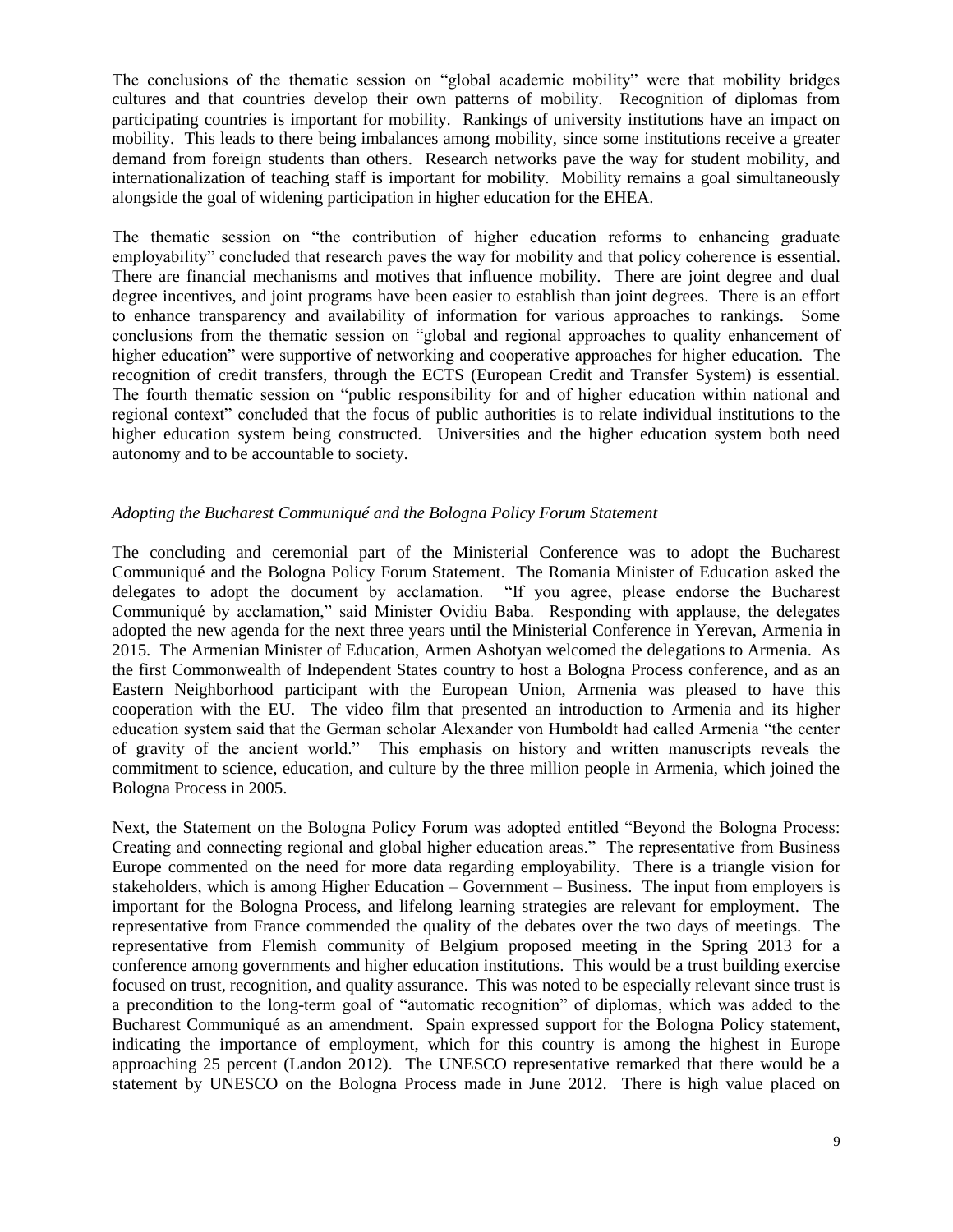international cooperation in higher education. There is an overall interest by the participants to overcome barriers to cooperation.

At the Press Conference following the adoption of the Bucharest Communiqué, the Deputy Director-General of the European Commission, Xavier Prats-Monné explained that the meeting had taken stock of the successes of the last two years since the meetings in Budapest-Vienna 2010 and had set the agenda for the next three years until meeting in Yerevan Armenia in 2015. A most important element of the new agreements was the "automatic recognition" as a long-term goal that is essential for the Bologna Process. That is new and essential for ongoing cooperation. A "pathfinder" group of countries will pave the way for all countries to attain the objectives of the EHEA. Furthermore, the Deputy Director-General stated the significance of the Bologna Process that large world powers, including China and the United States, had sent official representatives to participate in the Ministerial Conference. As well he mentioned the presence of Colombia, Japan, and Arab nations, and the interest of Asia, Latin America, and the Middle East demonstrated the involvement of the world regions. The advance work done ahead of time was commended in order that the best use had been made of the delegates' time together in the meeting rooms.

Speaking to the press, the Danish Minister, Morten Østergaard said that "education is a way out of the economic crisis and should the prioritized." The Armenian Education Minister, Armen Ashotyan that the Bologna Process is "a unique, historical, and civilizational phenomenon that is endless in my opinion." The decision for Armenia chosen as the next Ministerial Conference location shows the EHEA commitment to all 47 countries, given that Armenia is not a member of the European Union. The Armenian Minister commented the European Union Eastern Neighborhood program for economic development continues very well. The European Student Union representative Mr. Allan Päll noted that the Bucharest Communiqué covers important issues such as: access to higher education, the social dimension, high youth unemployment, and broadening mobility for students. "Though implementation has been slowing down, we hope that this Communiqué will intensify cooperation once more," said Päll, an Estonian citizen. Päll continued by saying that student fees and rising debt are growing concerns, and that it is good that ministers have committed to public funding. The EAIHE (European Association of Institutions in Higher Education) stated support for the Communiqué, especially given that employability and research were well represented for further commitments.

# *The Fall of the Romanian Government*

As the Bologna Process ministerial conference concluded, the Romanian Government fell given a noconfidence vote from Parliament on Friday, April 27, 2012. Though it was a successful meeting of the Bologna Process, the fall of the host country government is a sign of political instability for countries in Europe. That same day the Government of the Czech Republic narrowly survived a no confidence vote, and the Dutch Prime Minister had submitted his resignation that previous Monday. The following days in early May, voters in France and Greece would decide whether to maintain the parties in power or to elect new political leadership. That the host country Government of Romania fell during the day of the Bologna Process conclusions makes a juxtaposed political context. As countries had committed themselves to further integration in the EHEA, the host government decided to move in a new direction politically as a protest to austerity and to corruption (Bilefsky 2012).

The Minister of Education, Research, Youth, and Sports who presided over the conference drew the proceedings to a successful conclusion as, across town, the collapse of the government in which he served was imminent. Protesting austerity and corruption, the vote was against Prime Minister Mihai Răzvan Ungureanu representing the Democratic Liberal Party. Opposition leader Victor Ponta of the Social Democrat Party had complained of abusive systems of politics. The country is described by citizens as rampant with corruption, even though it has been a member of the European Union for five years. Late in the afternoon on Friday, Ponta was appointed Prime Minister by President Traian Basescu, and the new